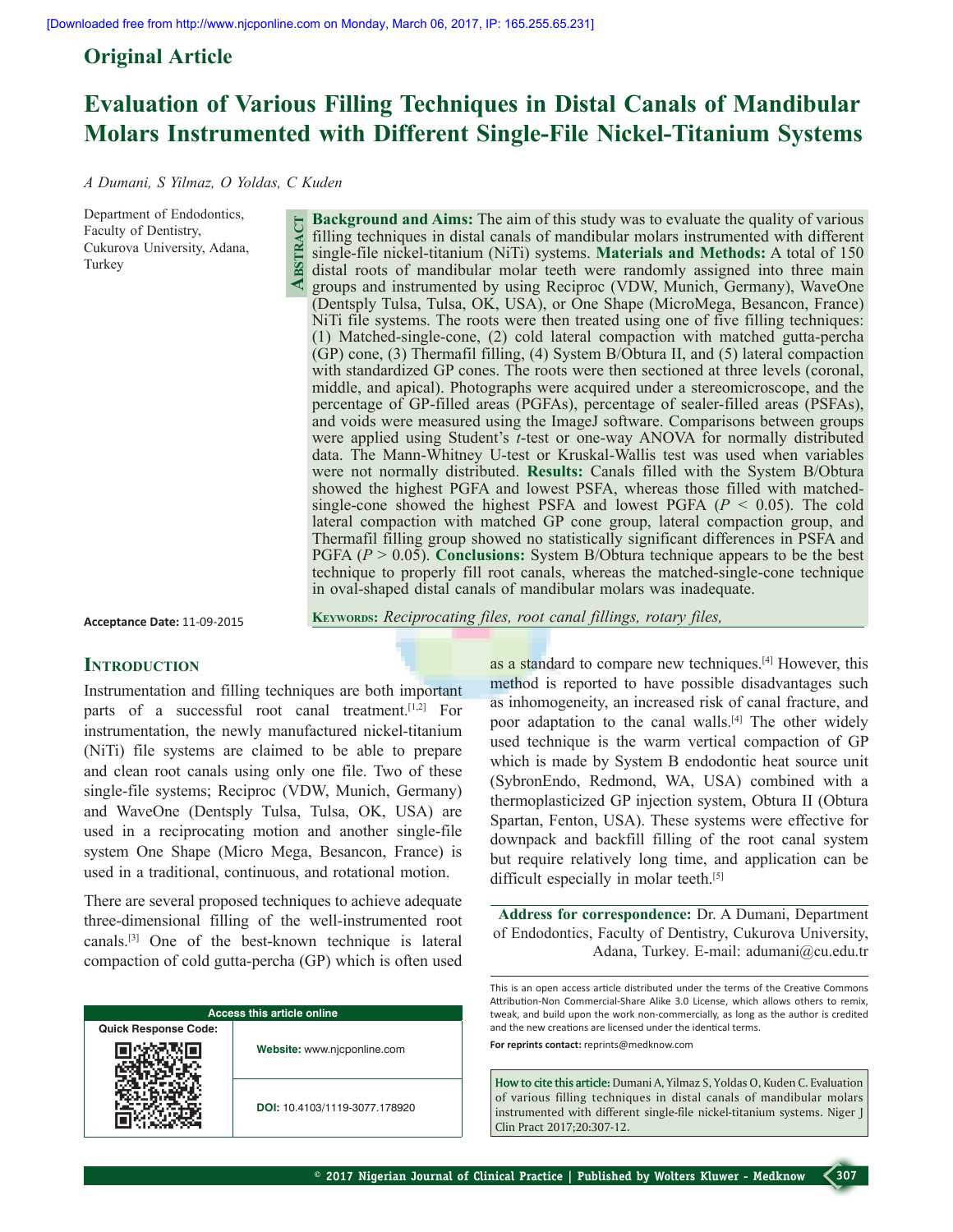Recently, corresponding GP cones that match the taper and diameter of the files have been manufactured. Filling with this system may be less complex and timeconsuming because these instruments and cones attempt to prepare a root canal to a certain shape and then fill the canal using a single GP cone.<sup>[6]</sup> There are a few suggestions regarding the appropriate use of matching GP cones in a "single-cone technique" or in combination with accessory cones.[7] Because the volume of sealer required for the single-cone technique is much more than the volume necessary to complete a compaction technique.[8] Carrier-based obturators were manufactured for reduce the amount of sealer used during the filling. This filling technique provides to compact thermo plasticized GP and sealer both laterally and vertically more rapidly than other techniques.[4]

All filling methods aim the maximum volume of GP and a thin layer of sealer because the sealer may shrink during setting and dissolve over time, causing leakage.<sup>[9]</sup> It is well-known that the coronal and apical leakages have important effects on the long-term success of endodontic treatment.[10] The percentage of GP-filled areas (PGFAs) has been used as a measure of the quality of the root filling.[7] Therefore, the aim of this study was to compare different filling techniques in the distal canals of lower molars, instrumented by different single-file systems, and the canal area in terms of the percentage of GP, sealer, and voids. The hypothesis of this study was that there would be a difference between different obturation techniques for the percentage of GP and sealer.

## **Materials and Methods**

A total of 150 extracted human mandibular molar teeth were selected for the study which had been stored in 10% formalin. The extracted teeth were obtained from patients affected by dental caries or severe periodontal disease. The study was conducted in full accordance with the World Medical Association Declaration of Helsinki. The research protocol and the informed consent form were approved by the Bioethics Committee of the University of Cukurova.

The crowns and distal roots were separated using a highspeed water-cooled diamond bur and 150 distal roots were assigned randomly into three groups of 50 teeth each and enlarged with Reciproc or Wave One or One shape file system. A size 10 H-file (Dentsply Maillefer, Ballaigues, Switzerland) was introduced into each of the canal until it appeared at the apical foramen, and the working length was established by subtracting 1 mm from this measurement.

Instrumentation was performed by a single operator (A.D.) in accordance with the manufacturers' recommendations. Moreover, all files were operated with a torque controlled motor (VDW Silver). Primary Wave One files (size 25, taper 0.08) and Reciproc R25 files (size 25, taper 0.08) were operated in a reciprocating motion using preset adjustments, while One Shape files (size 25, taper 0.06) were used with in and out movements without pressure at a 400 tr/min rotation speed and 2. N.cm torque. In total, 5 ml of 2.5% NaOCl was used for irrigation of the canals. Before filling, each canal was flushed with saline solution and then dried with paper points. Prepared roots for each rotary system  $(n = 50/\text{group})$  were divided randomly into the five groups  $(n = 10/\text{group})$  based on the filling technique used. A total 15 experimental groups were assessed, and the teeth were then filled, as follows. For all filling techniques, Endoplus (President Dental, Duisburg, Germany) sealer was used.

## **Matched-single-cone filling**

The root canals were filled with a size 25# specific single GP cone according to the NiTi file. (size 25# 0.08 tapered single GP cone (VDW, Munich, Germany) for Reciproc instrumentation group, size 25# 0.08 tapered single GP cone (Dentsply Maillefer, Switzerland, Brazil) for WaveOne instrumentation group, and size 25# 0.06 tapered single GP cone (MicroMega, Besancon, France) for One Shape instrumentation group).

## **Cold lateral compaction with a matched guttapercha cone**

A size 25# specific single GP cone with sealer-coated 0.02/20 accessory cones were used for filling of root canals.

## **Thermafil filling**

For Reciproc; size R25 Guttafusion obturators, for WaveOne; 25 thermafil plastic obturators, for One Shape; 25 Herofill obturators were used to obturate the root canals.

#### **System B/Obtura II warm vertical compaction**

The apical third of root canal was filled with System B/ Obtura II was used for the backfill filling of root canal.

#### **Cold lateral compaction**

Root canals were filled with cold lateral compaction with size 25# standardized GP cones and accessory GP cones.

All fillings were completed by the same endodontist (A.D.), who was proficient in all filling techniques used. The specimens were stored in an incubator for 2 weeks at 37°C and 100% humidity to allow the sealer to set completely.

#### **Root sectioning and image capture and analysis**

A low-speed diamond-coated saw was used to section the roots horizontally at coronal, middle, and apical level with continuous water irrigation to prevent overheating (EXAKT 300 CL, Exakt Apparatbau, Norderstad,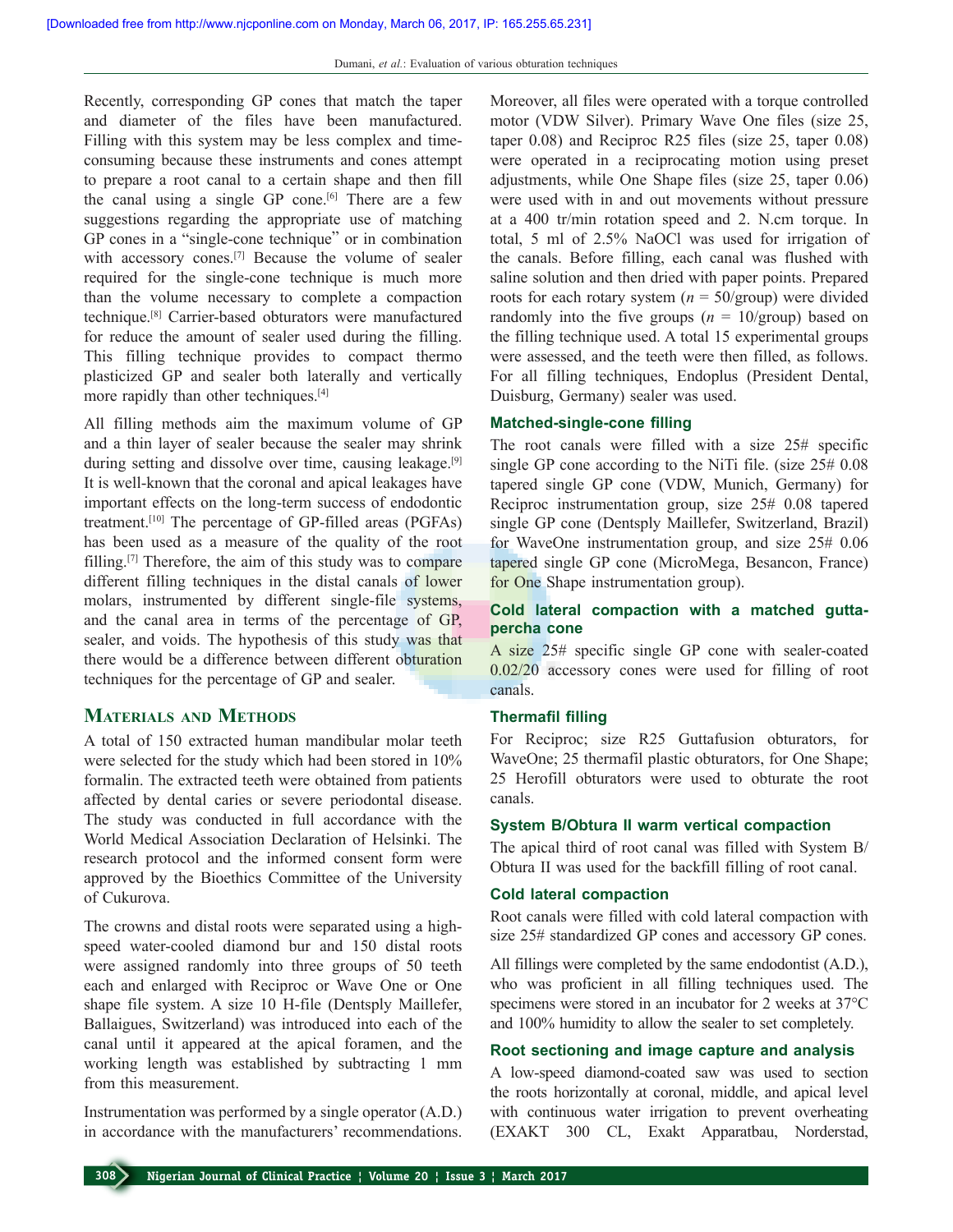Germany). Sections were viewed at ×40 magnification using a stereomicroscope (Olympus SZ61, Olympus Corp., Tokyo, Japan) and digital images were captured with a digital camera (QImaging, BC, Canada) that attached to the stereomicroscope. On these digital images of each segment, the total area of each canal section and the areas of its contents (GP, sealer, voids) were measured in a metric system using the Image J (National Institutes of Health, Bethesda, MD, USA). The areas of GP, sealer, and voids were converted to percentages of the total area. The analysis of these cross-sections was performed by a second examiner who was blinded with respect to the experimental groups. For each section, measurements were repeated 3 times and the means were calculated. The accuracy rate of the examiners was 0.84 according to a correlation test.

#### **Statistical analysis**

For each continuous variable, normality was checked. Because the data were not distributed normally, an appropriate nonparametric test was used. Comparisons between groups were applied using Student's *t*-test or one-way ANOVA for normally distributed data. The Mann-Whitney U-test or Kruskal-Wallis test was used when variables were not normally distributed. A univariate general linear model was applied to evaluate the related factors. If there were significant differences among the groups, the analysis was continued with *post hoc* comparisons using Tamhane's, Dunnett's, or Mann-Whitney U-test. Bonferroni's correction was applied (*P*  $<$  0.05/n; where  $n = a$  number of comparisons) when multiple comparisons were performed. Results are presented as means  $\pm$  standard deviation. All reported *P* values are two-tailed. The SPSS statistical software (version 20.0; SPSS Inc., Chicago, IL, USA) was used for statistical analysis of the data.

## **Results**

The distribution of the PGFAs, the percentage of sealerfilled areas (PSFAs), and voids levels regarding to the instrumentation techniques, filling techniques, and localization groups were shown in Table 1. There was no significant difference in voids levels among the instrumentation groups  $(P = 0.333)$ , there were significant differences between the groups according to the PGFA and PSFA levels  $(P \le 0.001$  for all comparisons). Reciproc instrumentation group demonstrated the highest PGFA and lowest PSFA level compare to the Wave One and One Shape instrumentation group.

The distribution of the PGFA, PSFA, and voids levels regarding to the subgroups were shown in [Table 2]. Significant differences were found among the five obturation technique groups in the distribution of GP, sealer, and voids ( $P = 0.0001$ ,  $P = 0.0001$ , and  $P = 0.001$ , respectively). Canals filled with the System  $B + Obtura$ technique showed the highest PGFA and lowest PSFA and canals those filled with the matched-single-cone technique showed the highest PSFA and lowest PGFA.

Regarding localization, the ratio of PGFA was lower at the apical localization than the middle or coronal localization (*P*  $= 0.050$ ). There were no significant differences among the localization groups according to PSFA and voids levels (*P*  $= 0.964$  and  $P = 0.101$ , respectively). The distribution of the PGFA, PSFA, and voids levels regarding to the subgroups were shown in Table 2. The System  $B +$ Obtura technique showed the highest PGFA and lowest PSFA and voids levels in all instrumentation techniques groups. Hence, univariate general linear model analyses revealed that there is no significant interaction between instrumentation techniques and localization groups. There is significant interaction between obturation and instrumentation techniques and localization groups. Representative crosssection images from each experimental group at the middle level are shown in Figure 1.

| Table 1: The distribution of the PGFA, PSFA and voids |
|-------------------------------------------------------|
| levels regarding to the instrumentation techniques,   |
| obturation techniques and localization groups         |

| <b>Groups</b>                   | <b>Subgroups</b> | Mean±SD (median) |                                               |               |  |
|---------------------------------|------------------|------------------|-----------------------------------------------|---------------|--|
|                                 |                  | <b>PGFA</b>      | <b>PSFA</b>                                   | <b>Voids</b>  |  |
| <b>Instrumentation Wave-one</b> |                  |                  | $68.5 \pm 22.8$ $30.3 \pm 22.4$ $1.2 \pm 3.3$ |               |  |
| techniques                      |                  | (70.6)           | (27.3)                                        | (0.0)         |  |
|                                 | One-shape        |                  | $68.0\pm23.0$ 30.4 $\pm22.5$                  | $1.6 + 4.3$   |  |
|                                 |                  | (64.7)           | (29.7)                                        | (0.0)         |  |
|                                 | Resiproc         |                  | $79.4 \pm 18.6$ $18.6 \pm 17.5$               | $1.9 + 4.5$   |  |
|                                 |                  | (82.7)           | (15.4)                                        | (0.0)         |  |
| Obturation<br>techniques        | $\overline{P}$   | 0.0001           | 0.0001                                        | 0.333         |  |
|                                 | Single cone      |                  | $51.8 \pm 21.3$ $46.4 \pm 21.7$               | $1.9 + 4.7$   |  |
|                                 |                  | (45.3)           | (52.4)                                        | (0.0)         |  |
|                                 | Single cone $+$  |                  | $73.1 \pm 16.7$ $25.4 \pm 15.9$               | $1.5 \pm 3.1$ |  |
|                                 | lateral          |                  | $(73.6)$ $(25.3)$                             | (0.0)         |  |
|                                 | Thermafil        |                  | $71.5 \pm 17.2$ $25.9 \pm 17.0$               | $2.6 \pm 5.7$ |  |
|                                 |                  | (67.2)           | (26.5)                                        | (0.0)         |  |
|                                 | System B+ obtura |                  | $85.9 \pm 24.1$ $13.6 \pm 23.1$               | $0.6 \pm 2.8$ |  |
| Localization                    |                  | (99.5)           | (0.0)                                         | (0.0)         |  |
|                                 | Lateral con.     |                  | $76.6 \pm 16.5$ 22.1 $\pm 16.0$               | $1.3 \pm 2.8$ |  |
|                                 |                  | (78.4)           | $(21.1)$ $(0.0)$                              |               |  |
|                                 | $\overline{P}$   | 0.0001           | 0.0001                                        | 0.001         |  |
|                                 | Coronal          |                  | $74.5 \pm 20.9$ 24.3 $\pm 20.3$               | $1.2 \pm 2.8$ |  |
|                                 |                  | (76.7)           | (22.1)                                        | (0.0)         |  |
|                                 | Middle           |                  | $73.3 \pm 20.4$ 25.1 $\pm$ 19.8               | $1.6 + 4.0$   |  |
|                                 |                  | (76.4)           | (21.6)                                        | (0.0)         |  |
|                                 | Apical           |                  | $68.0\pm24.5$ 30.0 $\pm24.1$                  | $2.0 + 5.1$   |  |
|                                 |                  | (68.4)           | (28.1)                                        | (0.0)         |  |
|                                 | $\overline{P}$   | 0.050            | 0.964                                         | 0.101         |  |

PGFA=Percentage of gutta-percha filled areas, PSFA=Percentage of sealer filled areas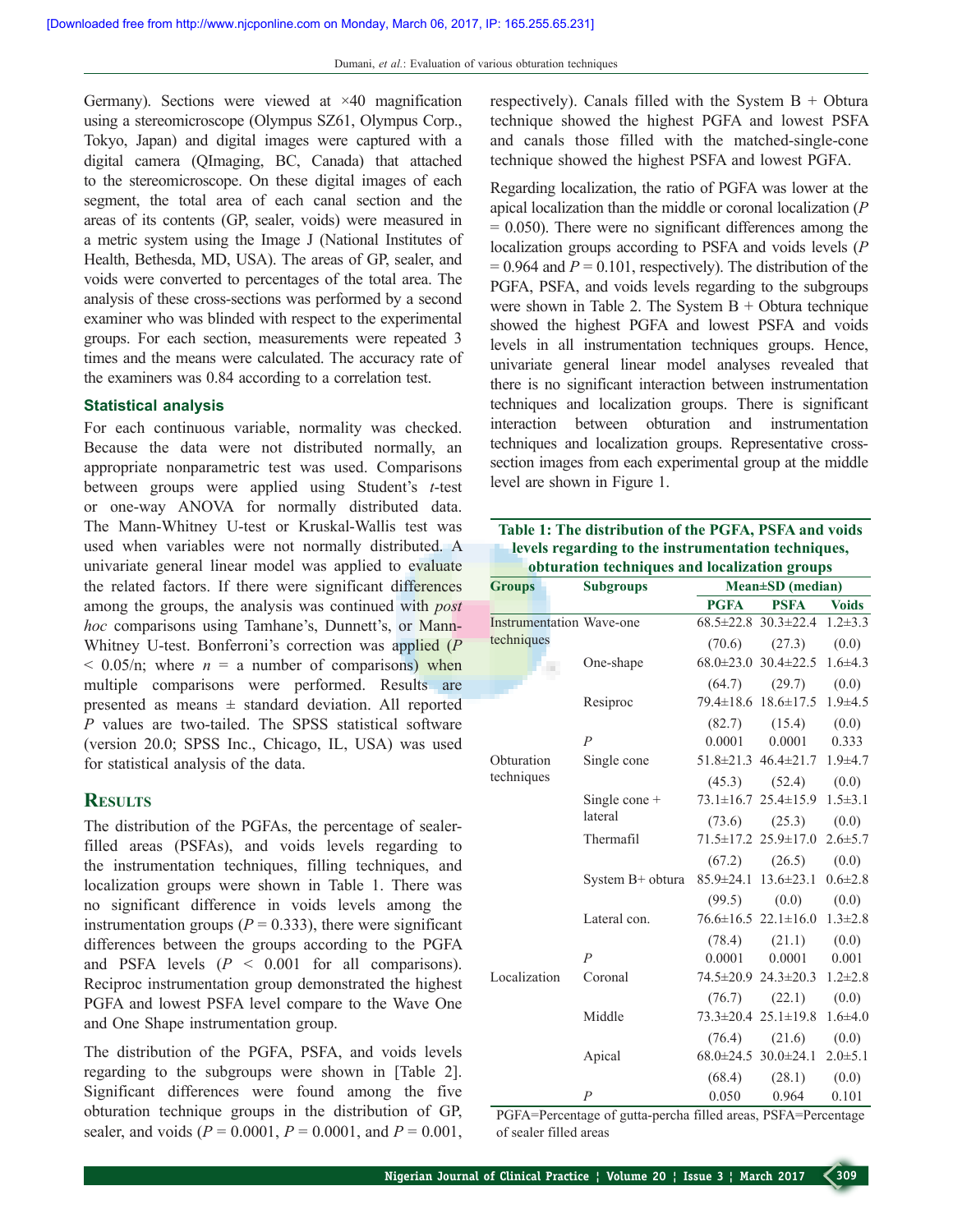Dumani, *et al.*: Evaluation of various obturation techniques



**Figure 1:** Cross-section of the different root canal filling techniques. (1) Matched-single-cone; (2) lateral compaction with matched gutta-percha cone; (3) Thermafil; (4) System B/Obtura II; and (5) lateral compaction with standardized gutta-percha cones which are instrumented with (a) WaveOne, (b) One Shape, (c) Reciproc file systems

| Table 2: The distribution of the PGFA, PSFA and voids levels regarding to the subgroups |                 |                 |                 |                 |                 |                 |                 |               |               |
|-----------------------------------------------------------------------------------------|-----------------|-----------------|-----------------|-----------------|-----------------|-----------------|-----------------|---------------|---------------|
|                                                                                         |                 | <b>PGFA</b>     |                 |                 | <b>PSFA</b>     |                 |                 | <b>VOIDS</b>  |               |
|                                                                                         | $Mean \pm SD$   |                 |                 | <b>Mean</b> ±SD |                 |                 | <b>Mean</b> ±SD |               |               |
|                                                                                         | <b>Coronal</b>  | <b>Middle</b>   | <b>Apical</b>   | <b>Coronal</b>  | <b>Middle</b>   | <b>Apical</b>   | Coronal         | <b>Middle</b> | <b>Apical</b> |
| Wave one                                                                                |                 |                 |                 |                 |                 |                 |                 |               |               |
| Single cone                                                                             | $42.9 \pm 12.9$ | $39.4 \pm 10.0$ | $42.3 \pm 10.4$ | $57.1 \pm 12.9$ | $60.5 \pm 9.9$  | $56.7 \pm 10.3$ | $0.0 \pm 0.0$   | $0.1 \pm 0.5$ | $1.0 \pm 2.5$ |
| Single cone $+$ lateral                                                                 | $68.1 \pm 14.4$ | $69.6 \pm 16.4$ | $64.6 \pm 15.1$ | $31.4 \pm 14.3$ | $28.3 \pm 14.7$ | $33.8 \pm 13.4$ | $0.5 \pm 1.1$   | $2.1 \pm 4.0$ | $1.6{\pm}4.0$ |
| Thermafil                                                                               | $76.8 \pm 13.7$ | $73.4 \pm 12.0$ | $70.6 \pm 23.8$ | $20.7 \pm 13.2$ | $21.6 \pm 11.2$ | $27.1 \pm 24.0$ | $2.5 \pm 2.8$   | $5.0 \pm 7.7$ | $2.3 \pm 5.2$ |
| System $B + obtura$                                                                     | $95.5 \pm 8.5$  | $95.1 \pm 6.0$  | $68.7 \pm 34.1$ | $4.5 \pm 8.5$   | $4.9 \pm 6.0$   | $29.7 \pm 32.9$ | $0.0 \pm 0.1$   | $0.0 + 0.0$   | $1.6{\pm}4.7$ |
| Lateral con.                                                                            | $77.7 \pm 12.2$ | 78.9±13.7       | $68.9 \pm 16.9$ | $22.2 \pm 12.0$ | $20.7 \pm 13.7$ | $28.6 \pm 14.2$ | $0.1 \pm 0.4$   | $0.4 \pm 0.7$ | $2.5 + 4.1$   |
| One shape                                                                               |                 |                 |                 |                 |                 |                 |                 |               |               |
| Single cone                                                                             | $46.3 \pm 16.4$ | $40.9 \pm 13.8$ | $42.6 \pm 23.1$ | $52.0 \pm 15.5$ | $56.0 \pm 15.2$ | $54.9 \pm 25.8$ | $1.7 + 3.7$     | $3.1 \pm 5.4$ | $2.5 \pm 8.0$ |
| Single cone $+$ lateral                                                                 | $68.5 \pm 15.7$ | $67.3 \pm 11.5$ | $58.5 \pm 11.2$ | $29.5 \pm 14.7$ | $31.1 \pm 10.8$ | $39.7 \pm 11.0$ | $1.9 \pm 3.0$   | $1.7\pm3.6$   | $1.7 \pm 3.2$ |
| Thermafil                                                                               | $65.7 \pm 16.7$ | $66.4 \pm 15.9$ | $81.2 \pm 19.6$ | $33.2 \pm 16.0$ | $33.2 \pm 15.8$ | $14.2 \pm 16.1$ | $1.1 \pm 3.8$   | $0.5 \pm 1.6$ | $4.5 \pm 8.6$ |
| System $B + obtura$                                                                     | $95.3 \pm 8.8$  | $95.2 \pm 6.0$  | $68.2 \pm 34.8$ | $4.7 \pm 8.8$   | $4.8 \pm 6.0$   | $30.1 \pm 33.7$ | $0.0 \pm 0.2$   | $0.0 \pm 0.0$ | $1.7 + 4.7$   |
| Lateral con.                                                                            | $75.7 \pm 24.5$ | $76.7 \pm 12.4$ | $64.0 \pm 19.3$ | $23.5 \pm 23.4$ | $22.7 \pm 12.1$ | $33.8 \pm 20.7$ | $0.8 \pm 1.8$   | $0.7 \pm 2.3$ | $2.1 \pm 4.6$ |
| Resiproc                                                                                |                 |                 |                 |                 |                 |                 |                 |               |               |
| Single cone                                                                             | $67.2 \pm 19.8$ | $65.9 \pm 16.5$ | $82.5 \pm 16.7$ | $28.4 \pm 18.0$ | $29.3 \pm 15.1$ | $17.5 \pm 16.7$ | $4.5 \pm 5.7$   | $4.8 \pm 7.0$ | $0.0 + 0.0$   |
| Single cone + lateral                                                                   | $88.3 \pm 7.7$  | $88.7 \pm 8.2$  | $91.2 \pm 9.9$  | $10.7 \pm 6.9$  | $10.7 \pm 7.8$  | $6.9 \pm 6.9$   | $1.0 \pm 1.7$   | $0.6 \pm 1.3$ | $1.9\pm4.5$   |
| Thermafil                                                                               | $71.6 \pm 14.2$ | $67.4 \pm 16.9$ | $75.2 \pm 18.3$ | $25.6 \pm 14.5$ | $29.8 \pm 16.2$ | $22.4 \pm 17.9$ | $2.8\pm4.5$     | $2.8 \pm 5.6$ | $2.5 \pm 8.5$ |
| System $B + obtura$                                                                     | $95.3 \pm 8.8$  | $95.0 \pm 6.6$  | $64.4 \pm 34.8$ | $4.7\pm8.8$     | $5.0 \pm 6.6$   | $33.7 \pm 33.5$ | $0.0 \pm 0.1$   | $0.0 + 0.0$   | $1.9 \pm 5.0$ |
| Lateral con.                                                                            | $85.8 \pm 12.7$ | $83.3 \pm 8.4$  | $81.5 \pm 14.5$ | $13.4 \pm 11.5$ | $13.8 \pm 7.6$  | $16.7 \pm 14.0$ | $0.9 \pm 1.7$   | $2.9 \pm 3.7$ | $1.7 \pm 2.4$ |

PGFA=Percentage of gutta-percha filled areas, PSFA=Percentage of sealer filled areas

## **Discussion**

In this study, the Reciproc instrumentation group demonstrated higher PGFA and lower PSFA compared to the WaveOne and One Shape instrumentation groups in this study. Reciproc, WaveOne, and One Shape systems attempt to provide a single-file shaping technique without considering the length, diameter, or curvature of any given canal. In the current study, single-file systems with a tip diameter equivalent to a size of 25 file were selected for all instrumentation groups, even though

Reciproc, WaveOne, and One Shape files have variable tapers (respectively, 0.08 taper, 0.08 taper, and 0.06 taper). The study outcome of the Reciproc group might be due to the cross-sectional design of the Reciproc file, which has a double cutting edge S-shaped geometry that provides high cutting efficacy.[11] Canals prepared with Reciproc file system might be filled and condensed better than those prepared with other file systems.

Moreover, when analyzing the localization, the ratio of PGFA was lower at the apical level than at the middle or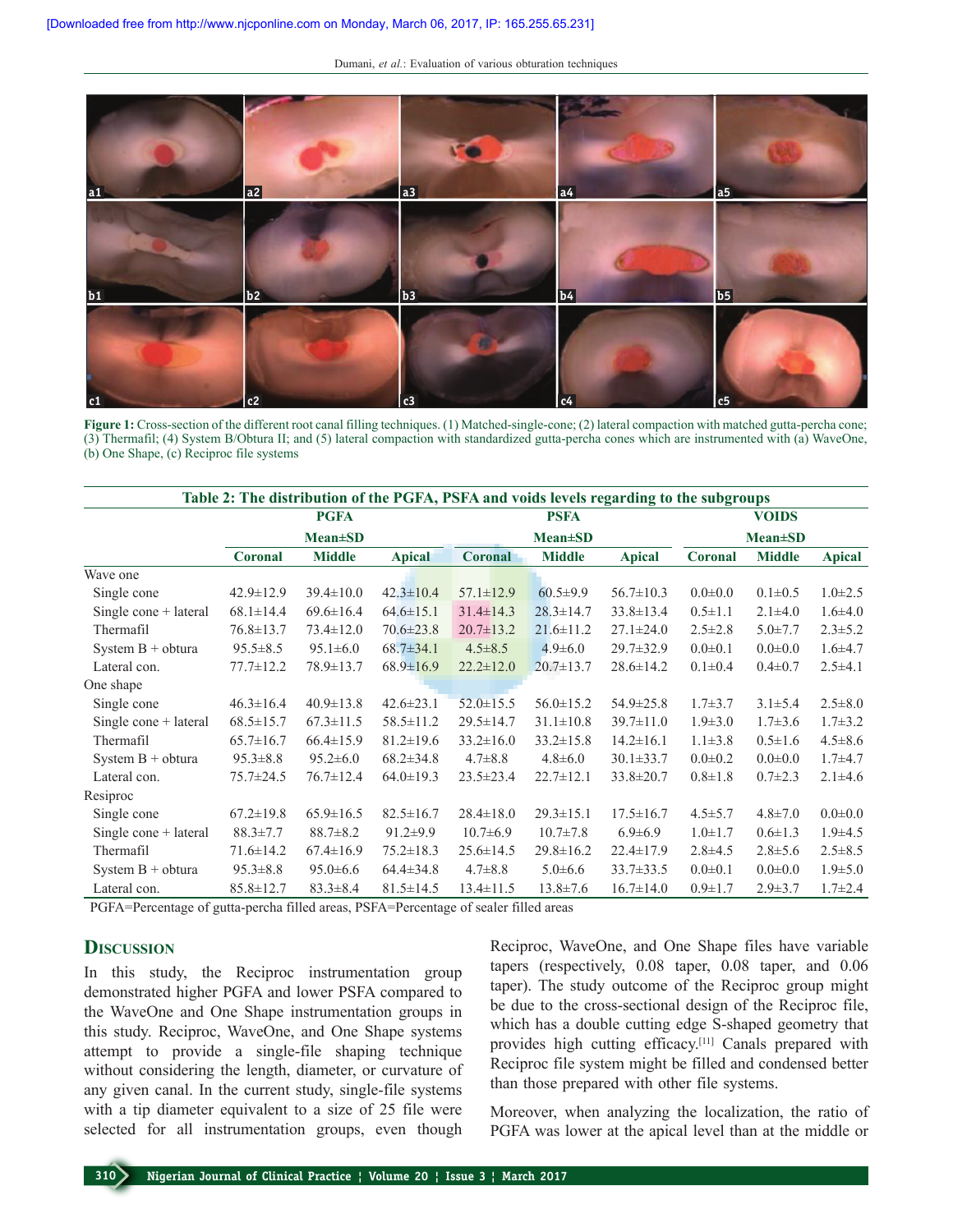coronal level  $(P < 0.05)$  for all groups investigated. This is possibly due to the oval shape or complex anatomy of distal canals of mandibular molars stemming from irregular canal shape and inadequate biomechanical preparation, which might be negatively affecting the filling quality. The percentage of voids for all groups was very low in this study, but the Thermafil technique had statistically more voids than the System  $B + Obtura$ obturation technique due to the root canal anatomy. Filling with one carrier was not sufficient for ovalshaped canals, so irregular canals should be filled with two carriers to decrease the sealer and void percentage.

System B + Obtura filling technique demonstrated the highest PGFA and lowest PSFA since heating and plugging of the GP significantly increased the sealing of lateral and accessory canals.<sup>[12]</sup> Thus, the hypothesis of this study was accepted. However, this technique showed decreased PGFA values and increased PSFA values at the apical level. This may be arisen because the GP in the apical portion of the root canal had not been softened adequately by heat and thereby GP adaptation was not performed. In parallel with this result, Cathro and Love<sup>[5]</sup> reported that the System B/Obtura II technique resulted in PGFA values of 99.5%, 99.4%, 100%, and 100% at 2, 4, 6, and 8 mm from apex, respectively, in standard resin canals.

Matched-single-cone filling is another filling technique which has been developed to minimize sealer content through the use of GP cones that closely match the geometry of the NiTi instrumentation systems.<sup>[13]</sup> However, there is doubt regarding the manufacturers' claims for the supposed close matching of instruments and cone shapes because the files and cones often do not seem to match.[14] Some studies have evaluated the quality of these single-cone fillings in terms of sealing ability,<sup>[15,16]</sup> bond strength,<sup>[17]</sup> radiographic quality,<sup>[9]</sup> PGFA, and PSFA.<sup>[7]</sup> Schäfer *et al.*,<sup>[7]</sup> reported similar PGFAs and PSFAs in canals filled either with lateral compaction of matched GP cones, warm vertical compaction, or lateral compaction of standardized GP cones at all levels evaluated, although the single-cone obturation resulted in a significantly lower values for GP and higher for sealer-filled areas. Another study by Pommel and Camps,<sup>[18]</sup> showed that the matchedsingle-cone technique produced the greatest amount of apical leakage. These studies are inconsistent with the current study but contradictory to this study Gordon *et al*.,[19] showed no significantly difference between the single-cone and the lateral condensation. In addition, Tasdemir *et al.*<sup>[20]</sup> suggested that the matched-singlecone technique with tapered GP cones may yield better filling than the lateral compaction technique, at a level

2 mm from the apex. Another *in vivo* study reported no significant difference in treatment outcome between the matched-single-cone and lateral compaction techniques after 6–18 months.[21]

These obviously inconsistent results may be due to the shape of original canal, the differences in specimen preparation, the experimental protocols, or storage conditions. The use of single-cone obturation should be limited to round canals, because in irregular-shaped canals the use of single cones may result in voids $[22]$  or greater volumes of sealer.[9] Therefore, small diameter and minimally curved mesial and distal roots of upper molars and the mesial roots of lower molars would be appropriate for this technique. In this study, the techniques were practiced extensively beforehand, and all specimens were prepared and filled by one operator to reduce variability. In order to reduce the possibility of deformation or fracture, each instrument was used to prepare only three root canals, and the sectioning was performed under water-cooling. When cutting the teeth, smearing of the filling on the section surface might occur despite the fact that water-cooling was used. Unnoticed smearing might have influenced accurate measurement of small void areas. In the present study, distal root with one single root canal were selected, however, this may have variation is in terms of outline, running form circular to oval being more or less extended in a faciolingual aspect. This is the limitation of this study. However, the teeth were randomly selected for experimental groups.

The optimum obturation technique must be used to ensure the integrity of the root canal filling in the few apical millimeters, which is regarded as the most crucial factor in the success of endodontic therapy. In order to ensure the long-term success of endodontic treatment, the root canal system should be obturated effectively, both coronally and apically.

## **Conclusions**

The distribution of the filling material was influenced by the preparation technique. Moreover, vertical compaction of warm GP achieves a better-quality filling in oval canals, than either matched-single-cone, the cold lateral compaction, or Thermafil techniques. Clinicians should be aware of the structure of the root canal before or during root canal treatment.

#### **Acknowledgments**

We would like to thank to Professor, Gulsah Seydaoglu for statistical analyses.

## **Financial support and sponsorship** Nil.